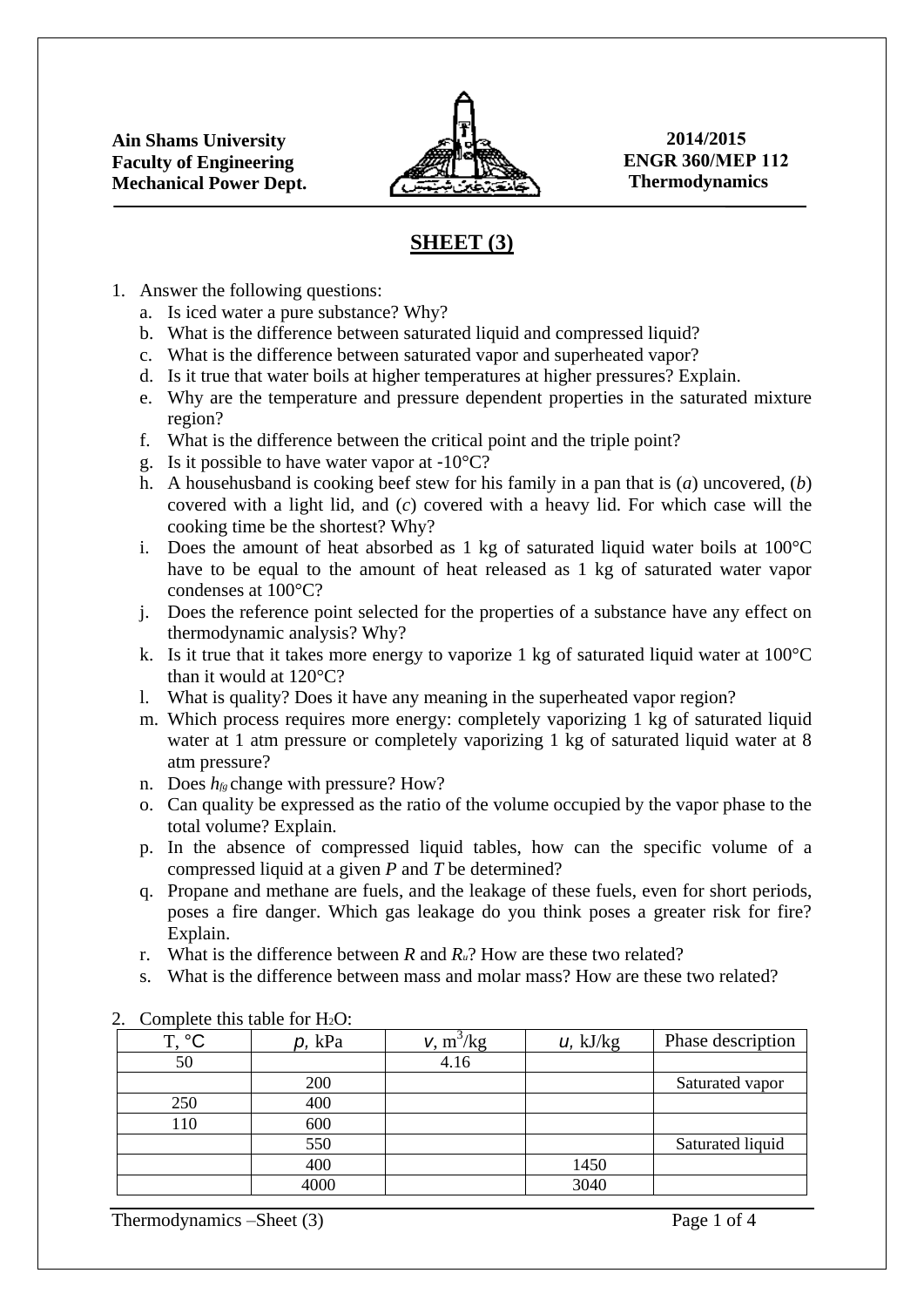| J .<br>$\sim$ compreted this table for Fig. |           |          |  |                   |  |  |
|---------------------------------------------|-----------|----------|--|-------------------|--|--|
| $\circ$<br>m                                | $p$ , kPa | h, kJ/kg |  | Phase description |  |  |
|                                             | 200       |          |  |                   |  |  |
| 140                                         |           | 1800     |  |                   |  |  |
|                                             | 950       |          |  |                   |  |  |
| 80                                          | 500       |          |  |                   |  |  |
|                                             | 800       | 3162.2   |  |                   |  |  |

## 3. Complete this table for  $H_2O$ .

- 4. A 1.8-m<sup>3</sup> rigid tank contains steam at 220 $^{\circ}$ C. One-third of the volume is in the liquid phase and the rest is in the vapor form. Determine (*a*) the pressure of the steam, (*b*) the quality of the saturated mixture, and (*c*) the density of the mixture.
- 5. Water is to be boiled at sea level in a 30-cm-diameter stainless steel pan placed on top of a 3–kW electric burner. If 60 percent of the heat generated by the burner is transferred to the water during boiling, determine the rate of evaporation of water.
- 6. Water is boiled at 1 atm pressure in a 25-cm internal diameter stainless steel pan on an electric range. If it is observed that the water level in the pan drops by 10 cm in 45 min, determine the rate of heat transfer to the pan.
- 7. Saturated steam coming off the turbine of a steam power plant at 30°C condenses on the outside of a 3-cm outer-diameter, 35-m-long tube at a rate of 45 kg/h. Determine the rate of heat transfer from the steam to the cooling water flowing through the pipe.
- 8. The average atmospheric pressure in Saint Catherine is 87 kPa. Determine the temperature at which water in an uncovered pan boils
- 9. Water in a 5-cm-deep pan is observed to boil at 98°C. At what temperature will the water in a 40-cm-deep pan boil? Assume both pans are full of water.
- 10. A cooking pan whose inner diameter is 20 cm is filled with water and covered with a 4-kg lid. If the local atmospheric pressure is 101 kPa, determine the temperature at which the water starts boiling when it is heated.
- 11. A rigid tank with a volume of 2.5  $m<sup>3</sup>$  contains 15 kg of saturated liquid–vapor mixture of water at 75°C. Now the water is slowly heated. Determine the temperature at which the liquid in the tank is completely vaporized. Also, show the process on a *T*-*v* diagram with respect to saturation lines.
- 12. A piston–cylinder device contains  $0.1 \text{ m}^3$  of liquid water and  $0.9 \text{ m}^3$  of water vapor in equilibrium at 800 kPa. Heat is transferred at constant pressure until the temperature reaches 350°C.
	- *(a)* What is the initial temperature of the water?
	- *(b)* Determine the total mass of the water.
	- *(c)* Calculate the final volume.
	- *(d)* Show the process on a *P*-*v* diagram with respect to saturation lines.
- 13. A piston–cylinder device initially contains 50 L of liquid water at 40°C and 200 kPa. Heat is transferred to the water at constant pressure until the entire liquid is vaporized.
	- *(a)* What is the mass of the water?
	- *(b)* What is the final temperature?

Thermodynamics –Sheet (3) Page 2 of 4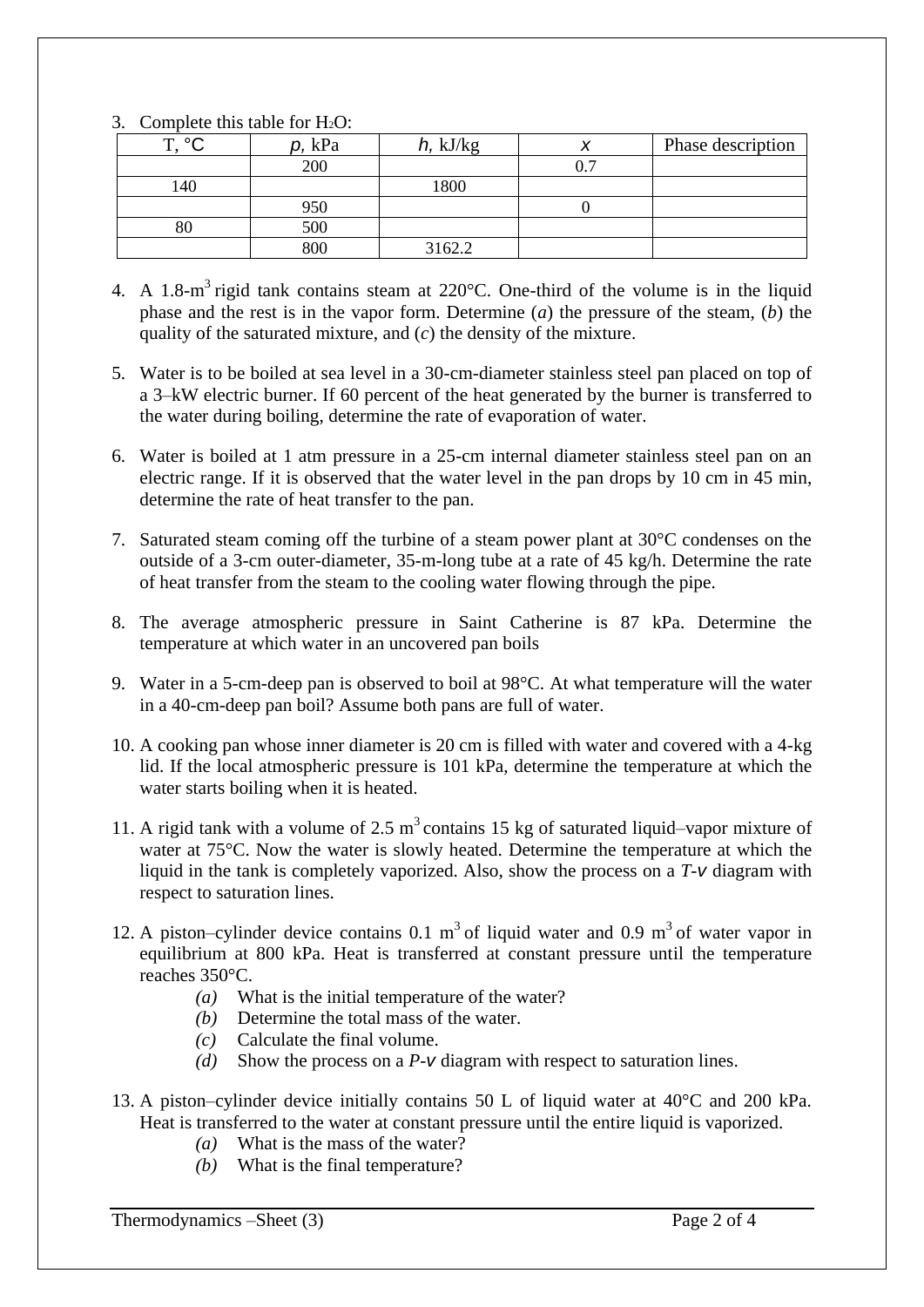- *(c)* Determine the total enthalpy change.
- *(d)* Show the process on a *T*-*v* diagram with respect to saturation lines.
- 14. A 0.3-m<sup>3</sup> rigid vessel initially contains saturated liquid–vapor mixture of water at 150°C. The water is now heated until it reaches the critical state. Determine the mass of the liquid water and the volume occupied by the liquid at the initial state.
- 15. Determine the specific volume, internal energy, and enthalpy of compressed liquid water at 100°C and 15 MPa using the saturated liquid approximation. Compare these values to the ones obtained from the compressed liquid tables and determine the corresponding error percentage.
- 16. A piston–cylinder device contains 0.8 kg of steam at 300°C and 1 MPa. Steam is cooled at constant pressure until one-half of the mass condenses.
	- *(a)* Show the process on a *T*-*v* diagram.
	- *(b)* Find the final temperature.
	- *(c)* Determine the volume change.
- 17. A rigid tank contains water vapor at 250°C and an unknown pressure. When the tank is cooled to 150°C, the vapor starts condensing. Estimate the initial pressure in the tank.
- 18. A piston–cylinder device initially contains steam at 3.5 MPa, superheated by 5°C. Now, steam loses heat to the surroundings and the piston moves down hitting a set of stops at which point the cylinder contains saturated liquid water. The cooling continues until the cylinder contains water at 200°C. Determine (*a*) the initial temperature, (*b*) the enthalpy change per unit mass of the steam by the time the piston first hits the stops, and (*c*) the final pressure and the quality (if mixture).
- 19. The pressure in an automobile tire depends on the temperature of the air in the tire. When the air temperature is 25°C, the pressure gage reads 210 kPa. If the volume of the tire is  $0.025 \text{ m}^3$ , determine the pressure rise in the tire when the air temperature in the tire rises to 50<sup>o</sup>C. Also, determine the amount of air that must be bled off to restore pressure to its original value at this temperature. Assume the atmospheric pressure is 100 kPa.



- 20. A 1-m<sup>3</sup> tank containing air at 25 $^{\circ}$ C and 500 kPa is connected through a valve to another tank containing 5 kg of air at 35°C and 200 kPa. Now the valve is opened, and the entire system is allowed to reach thermal equilibrium with the surroundings, which are at 20°C. Determine the volume of the second tank and the final equilibrium pressure of air.
- 21. A rigid tank contains an ideal gas at 300 kPa and 600 K. Now half of the gas is withdrawn from the tank and the gas is found at 100 kPa at the end of the process. Determine (*a*) the final temperature of the gas and (*b*) the final pressure if no mass was withdrawn from the tank and the same final temperature was reached at the end of the process.